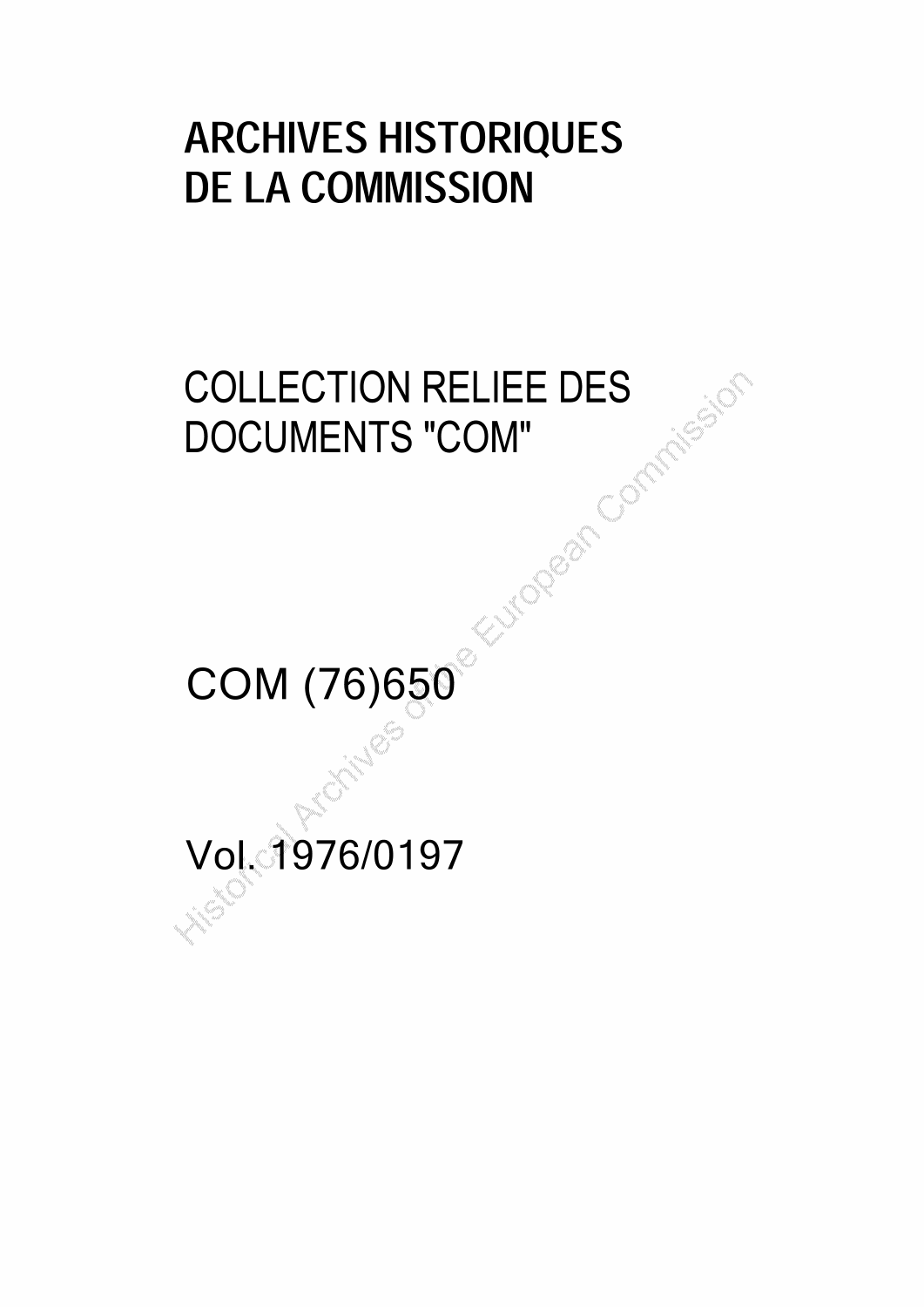#### **Disclaimer**

Conformément au règlement (CEE, Euratom) n° 354/83 du Conseil du 1er février 1983 concernant l'ouverture au public des archives historiques de la Communauté économique européenne et de la Communauté européenne de l'énergie atomique (JO <sup>L</sup> 43 du 15.2.1983, p. 1), tel que modifié par le règlement (CE, Euratom) n° 1700/2003 du 22 septembre 2003 (JO <sup>L</sup> 243 du 27.9.2003, p. 1), ce dossier est ouvert au public. Le cas échéant, les documents classifiés présents dans ce dossier ont été déclassifiés conformément à l'article 5 dudit règlement.

In accordance with Council Regulation (EEC, Euratom) No 354/83 of <sup>1</sup> February 1983 concerning the opening to the public of the historical archives of the European Economic Community and the European Atomic Energy Community (OJ <sup>L</sup> 43, 15.2.1983, p. 1), as amended by Regulation (EC, Euratom) No 1700/2003 of 22 September 2003 (OJ <sup>L</sup> 243, 27.9.2003, p. 1), this file is open to the public. Where necessary, classified documents in this file have been declassified in conformity with Article 5 of the aforementioned regulation.

In Übereinstimmung mit der Verordnung (EWG, Euratom) Nr. 354/83 des Rates vom 1. Februar 1983 über die Freigabe der historischen Archive der Europäischen Wirtschaftsgemeinschaft und der Europäischen Atomgemeinschaft (ABI. <sup>L</sup> 43 vom 15.2.1983, S. 1), geändert durch die Verordnung (EG, Euratom) Nr. 1700/2003 vom 22. September 2003 (ABI. <sup>L</sup> 243 vom 27.9.2003, S. 1), ist diese Datei der Öffentlichkeit zugänglich. Soweit erforderlich, wurden die Verschlusssachen in dieser Datei in Übereinstimmung mit Artikel 5 der genannten Verordnung freigegeben.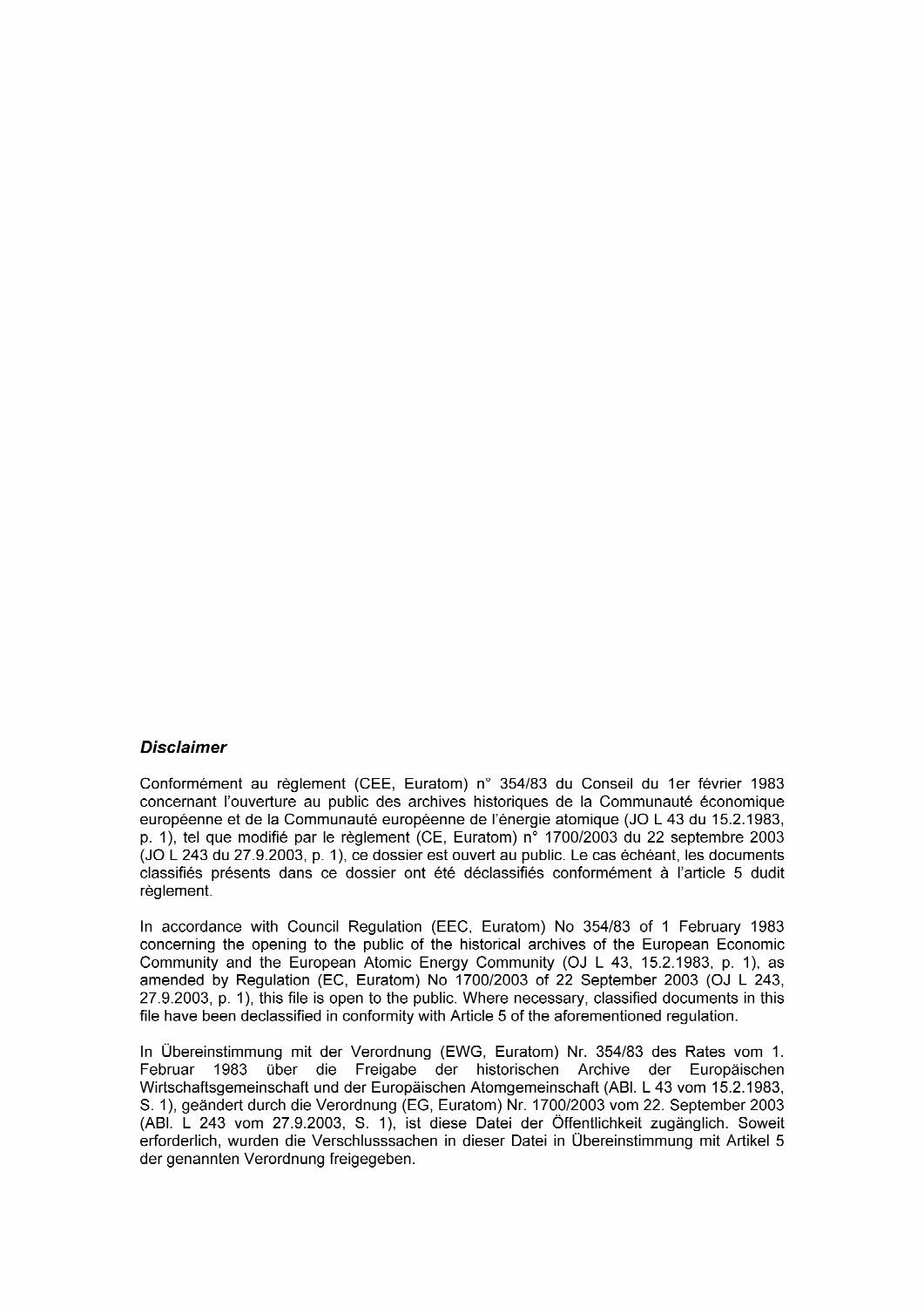## COMMISSION OF THE EUROPEAN COMMUNITIES

 $COM(76)$  650 final.

Brussels. 10 January 1977 »

#### PROPOSAL FOR <sup>A</sup> DIRECTIVE

concerning the progressive implementation of the principle of equality of treatment for men and women in matters of social security

(submitted to the Council by the Commission)

 $COM(76)$  650 final.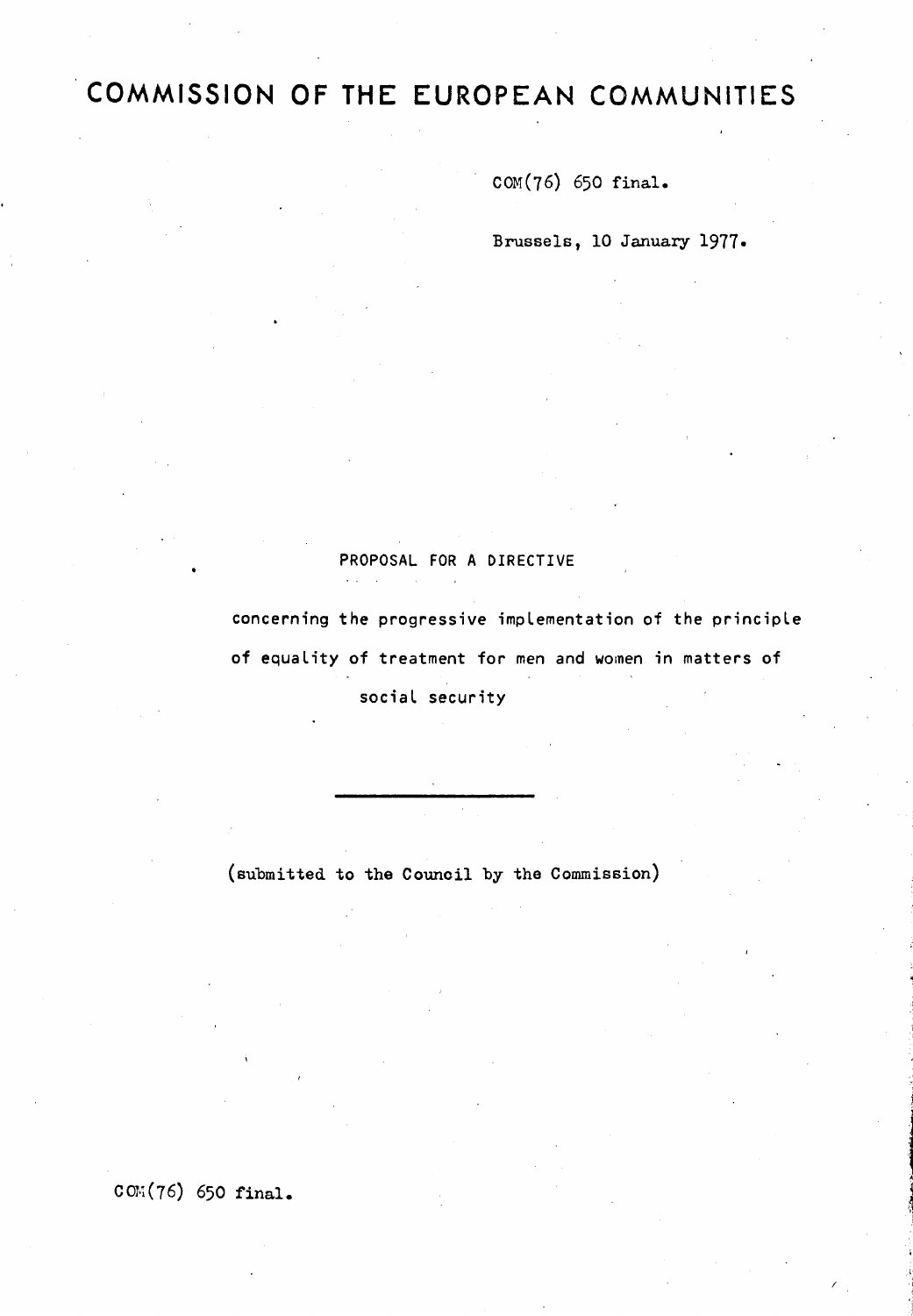#### EXPLANATORY MEMORANDUM

- In its Resolution of <sup>21</sup> January <sup>1974</sup> concerning <sup>a</sup> Social Action Programme, the Council of the European Communities expressed the political will to adopt, in <sup>a</sup> first stage covering the period <sup>1974</sup> to 1976, the measures necessary to attain certain objectives, including the achievement of full and better employment in the Community and the improvement of living and working conditions . Among the priority actions to be undertaken the Council listed those aimed at securing equality between men and women regarding access to employment, vocational training and promotion and working conditions. Accordingly on <sup>9</sup> February 1976 the Council adopted <sup>a</sup> Directive on the implementation of the principle of equal treatment for men and women in these areas .
- Article <sup>1</sup> of the Directive of <sup>9</sup> February states that with <sup>a</sup> view to ensuring the progressive implementation of the principle of equal treatment in matters of social security, the Council, acting on a proposal from the Commission, will adopt provisions defining its substance, its scope and the arrangements for its application.
- In conformity with this Directive the Commission has undertaken <sup>a</sup> study of the differences in treatment between men and women in the field of social  $\cdot$  security. Numerous differences in treatment are apparent both as concerns mandatory schemes ( i.e. schemes imposed by law) and occupational arrangements which in many cases operate clearly to the disadvantage of women. In other cases, however, differences in treatment have been designed to take account of differences in the social and economic position of women which though they may be of decreasing significance have already shaped the lives of most of the present population.
- 4. It has been considered necessary, therefore, as foreseen in the Council Directive of <sup>9</sup> February <sup>1976</sup> to elaborate <sup>a</sup> further judicial instrument so that the principle of equal treatment set out in the said Directive can be applied in this complex field. The present Directive is proposed for that purpose .
- 5. The present Directive flows from the Directive of 9 February 1976 which in Article 2(1) sets out the principle to be applied, that is: "the absence of all discrimination based on sex, either directly or indirectly, in particular by reference to marital or family status".

. ١.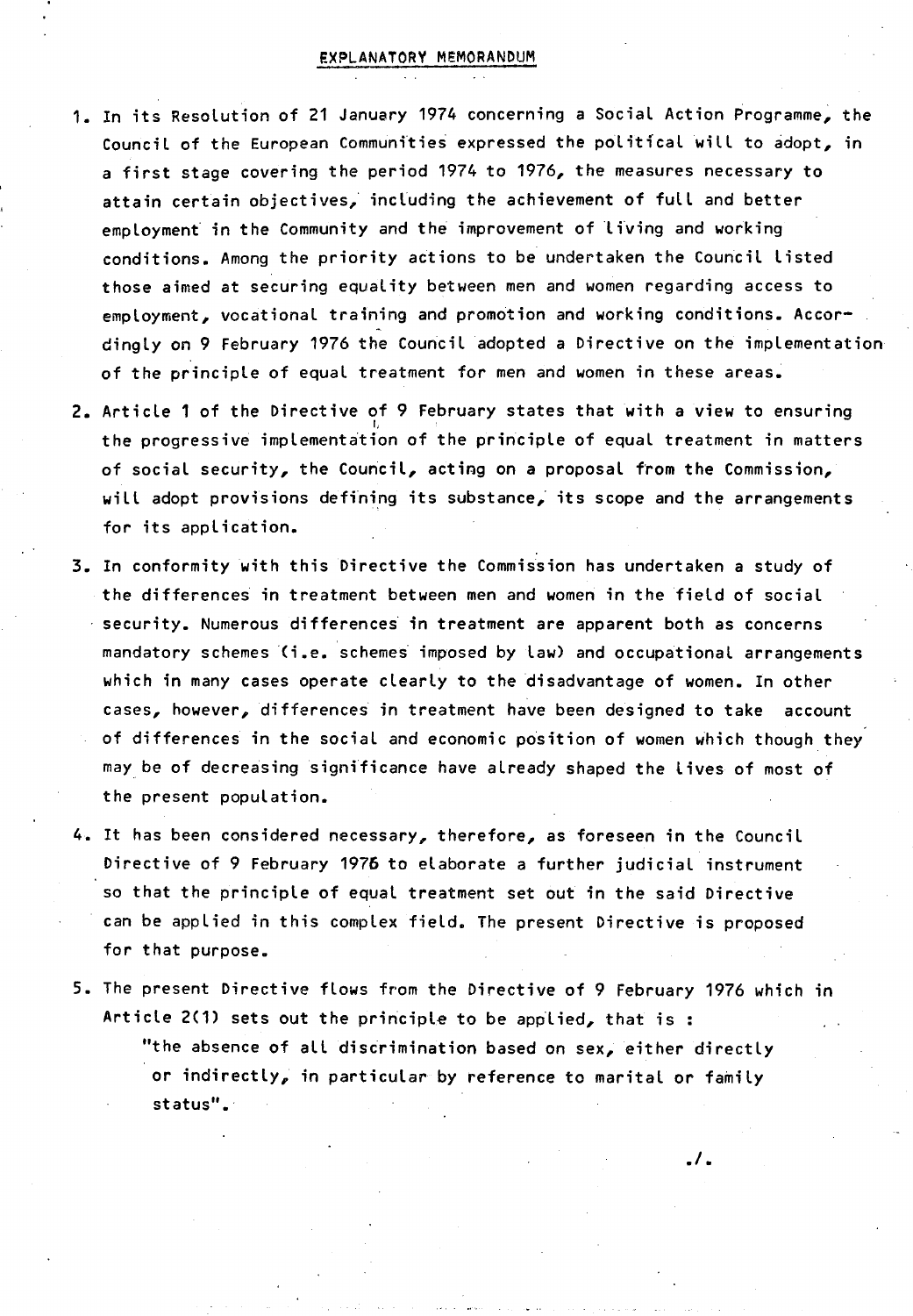The present Directive also applies to the same categories of persons as are covered by the parent Directive, that is the potential, present and former working population, including the self-employed, in this case with particular reference to former workers in old age, sickness, invalidity and unemployment. Arrangements for the non-employed are outside the scope of the present Directive .

- <sup>6</sup> . The Directive does not set out to eliminate all differences in treatment between men and women in <sup>a</sup> single judicial instrument but rather to initiate <sup>a</sup> first phase in the implementation of the principle . Certain aspects of social security are excluded for the present (Article 6) but the Directive foresees the possibility of further judicial instruments (Article 7).
- <sup>7</sup> . The term matters of social security has been defined in relation to the contingencies against which the various schemes protect the groups they serve. The contingencies set out in the present Directive are those listed and defined in Convention No 102 of the IL0 ( 1952 ) and the European Code of Social Security drawn up by the Council of Europe in 1964, with the exception of widowhood, maternity and family charges. These three are not included within the present Directive as the first two are specific to women and family benefits lie more within the domain of family policy than working conditions. However this does not preclude a wider definition being employed in later judicial instruments.
- <sup>8</sup> . The present Directive covers not only social security schemes laid down by law but also occupational arrangements so far as they are not already covered by Community provisions. Social assistance arrangements are also covered to the extent that they supplement or stand in lieu of social insurance payments for one of the listed contingencies, e.g. the supplementation of insurance benefics by means tested payments to meet basic living standards and payments to the long term unemployed whose insurance benefits are exhausted .

This is in recognition of the fact that the same contingencies can be covered in different ways in different countries, sometimes by contributory benefits and sometimes <sup>a</sup> mixture of contributory and non-contributory benefits. Social assistance payments in respect of contingencies other than those listed in this Directive are not covered.

 $.1.$ 

- <sup>2</sup> -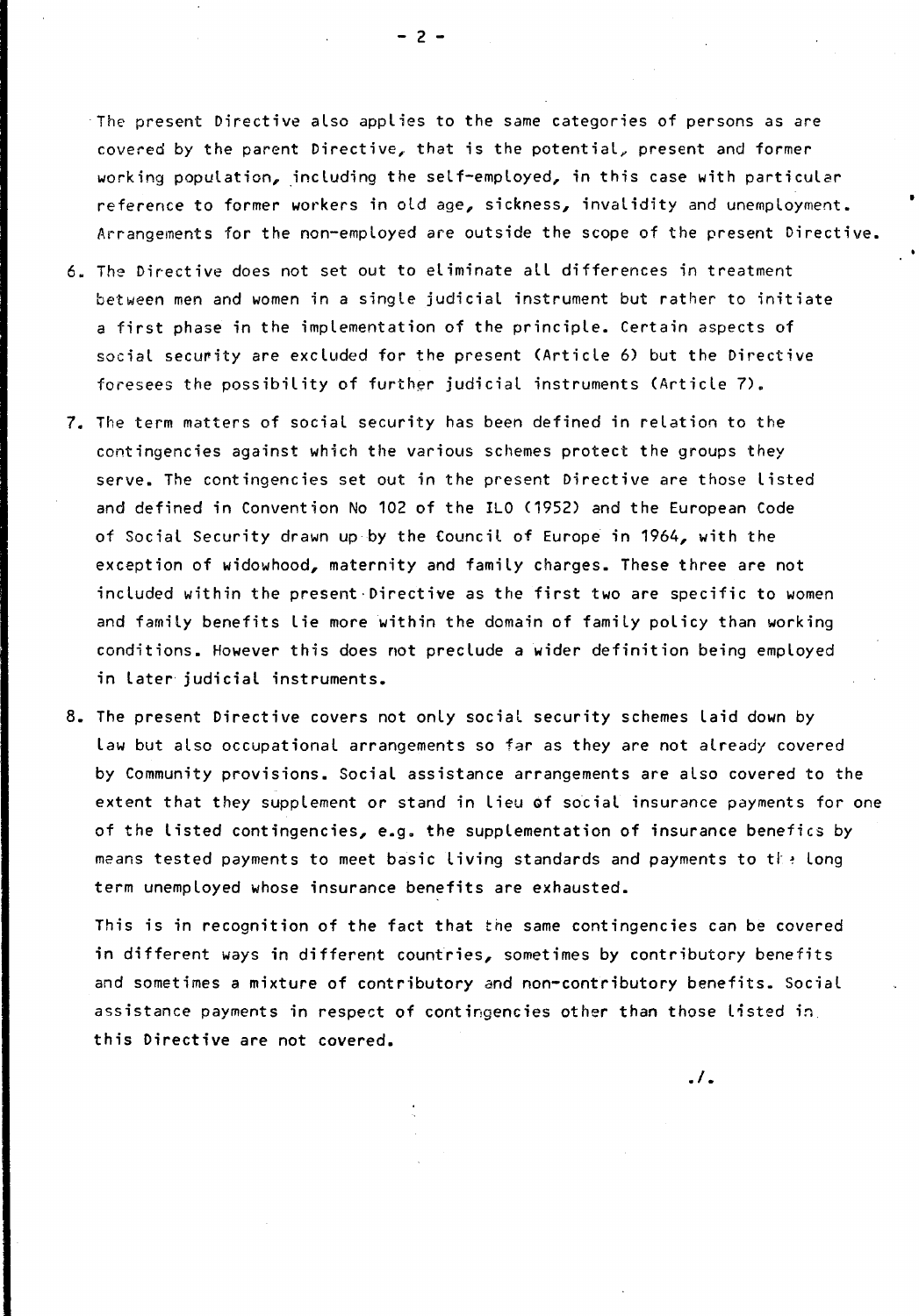- 9 . Article <sup>6</sup> deals with areas where Member States are permitted to continue to operate certain differences during this phase in the application of the principle of equal treatment. These are firstly the fixing of pensionable age for old age or retirement pensions; secondly the reckoning of periods of employment for pension and other purposes ( for instance in some Member States women are allowed to count <sup>a</sup> certain period of time spent outside employment following childbirth as if it had been spent in employment for the purpose of computing pension rights) and the acquisition of rights following an interruption of employment ( this is to allow women re-entering employment after maternity or the care of young children to acquire title to benefits without fulfilling the usual contribution or affiliation conditions); thirdly the acquisition of benefit rights by virtue of the spouses insurance status or contribution record .
- <sup>10</sup> . It is not the intention of this Directive to leave aside completely these areas where differences of treatment are for the present to be permitted. Article 6(2) provides that these differences should be kept under review and modified as necessary and the results of this experience will be taken into account in considering further Community measures .
- <sup>11</sup> . Article <sup>7</sup> develops the timetable for the progressive implementation of the Directive . As regards mandatory schemes the major difficulties lie in the area of increases for dependants. In those Member States where benefits are increased in recognition of family responsibilities it is usually far easier for <sup>a</sup> man to claim a higher payment than it is for a woman. Changes in this field would involve a rethinking of the concept of the breadwinner or Head of the Family which is found in the social security systems of most Member States. The present Directive therefore proposes that while its provisions should be implemented in all other respects as regards mandatory schemes and social assistance arrangements within two years, <sup>a</sup> period of three years should be given for Member States to deal with increases for dependants.
- 12. Finally a period of four years has been allowed for the application of the Directive regarding occupational schemes. This is to give the large number of schemes which exist time to make the necessary legal and administrative changes involving, as they may, renewed consultations between the social partners.
- <sup>13</sup> . Article <sup>7</sup> also provides for reports to be sent to the Commission at the end of each stage in the progressive implementation of the Directive, not only concerning the implementation of the Directive but also the evolution of the situation in all aspects of social security as regards differences in treatment between the sexes (including : pension age, derived nights versus autonomous rights, periods of non-employment, one parent families, etc.).

- <sup>3</sup> -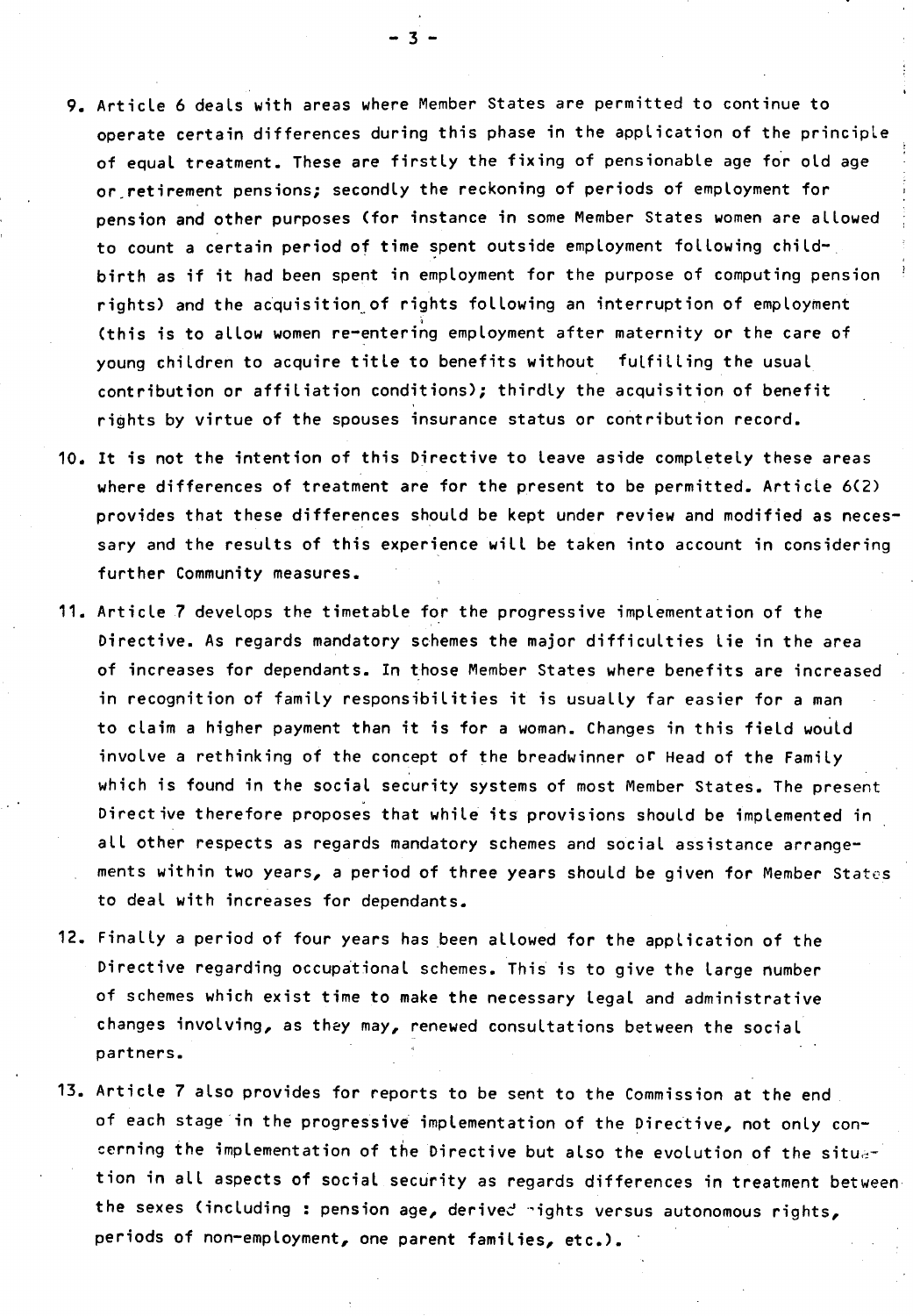#### PROPOSAL FOR A DIRECTIVE

on the progressive implementation of the principle of equal treatment of men and women in matters of social

security

#### The Council of the European Communities

Having regard to the Treaty establishing the European Economic Community and in particular article <sup>235</sup> thereof,

Having regard to the proposal from the Commission,

Having regard to the opinion of the European Parliament,

Having regard to the opinion of the Economic and Social Committee,

Whereas the Council adopted on <sup>9</sup> February 1976 <sup>a</sup> Directive concerning the implementation of the principle of equal treatment for men and women as regards access to employment, vocational training and promotion, and working conditions;

Whereas paragraph <sup>2</sup> of Article <sup>1</sup> of the said Directive provides that as regards social security the implementation of the principle of equal treatment shall be carried out progressively and that the Council, acting on a proposal from the Commission, shall adopt the necessary provisions defining its substance, its scope and the arrangements for its application;

#### Has adopted this Directive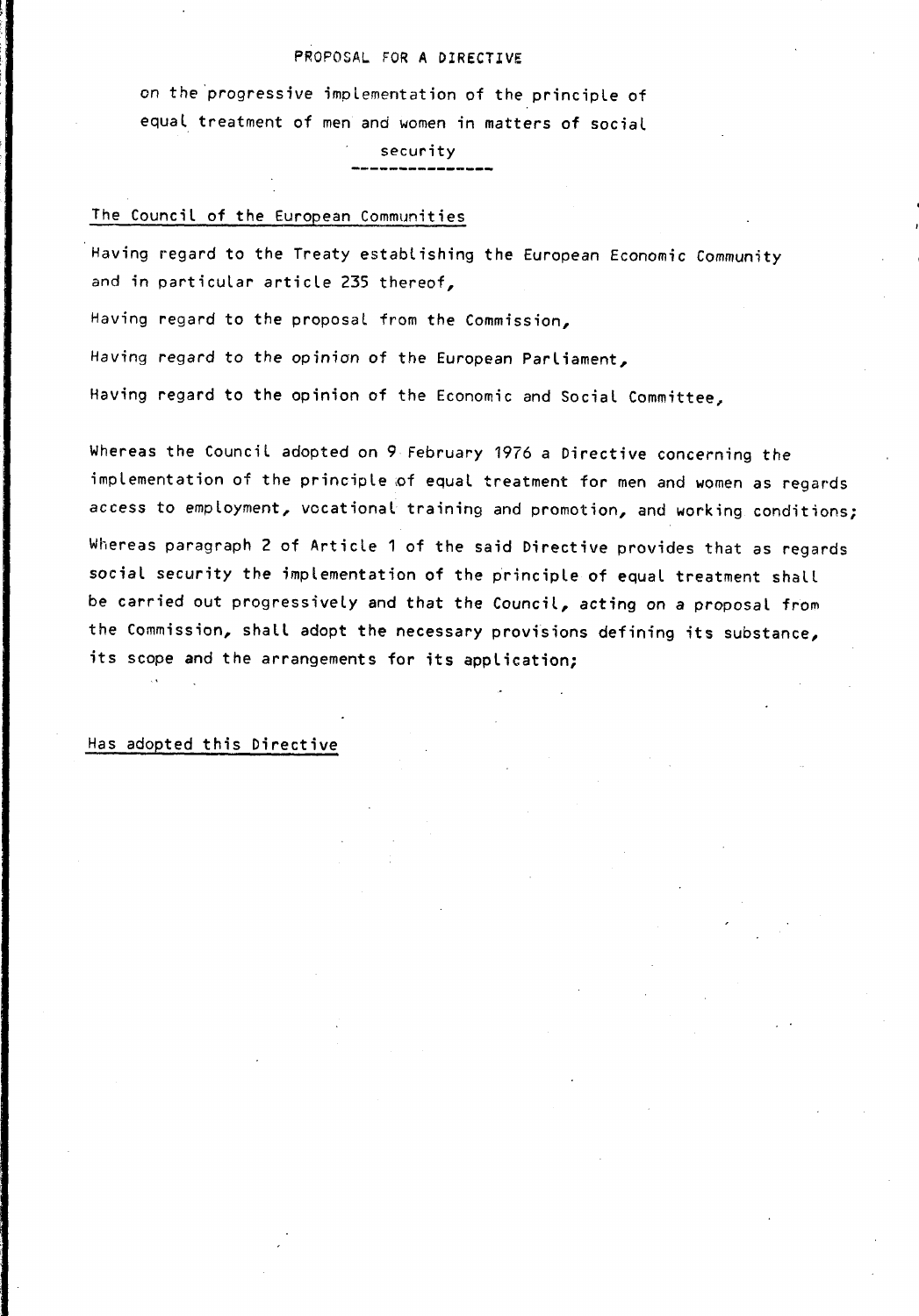#### Article <sup>1</sup>

<1

The purpose of this Directive is to put into effect in the Member States in matters of Social Security the principle of equal treatment for men and women as set out in the Directive of the Council of 9 February 1976 concerning access to employment, vocational training and promotion and working conditions.

#### Article <sup>2</sup>

1. For for the purpose of this Directive the term matters of social security shall be understood to comprise the systems of protection referred to in Article  $2(?)$ below in so far as they relate to any of the following contingencies: medical care; loss of earnings through sickness; loss of earnings through unemployment ; old age; employment accident or occupational disease; invalidity.

2. This Directive shall apply in respect of all mandatory schemes, general and special  $\mathbb{R}^n$  which

provide protection against any of the said contingencies as well as to all occupational schemes providing such protection in so far as they are not already covered by Community provisions and all social assistance arrangements in so far as they supplement or substitute for benefits in respect of any of the said conting oencies.

#### Article 3

Application of the principle of equal treatment In matters of social security means the elimination of all discrimination whas soever on grounds of sex as regards all obligations and benefits relating to the schemes and arrange" ments covered by this Directive, in particular as regards the persons covered by the scheme or arrangement, the conditions of eligibility for benefits, including contribution conditions, the type and form of benefits, the rate of payment including increases for dependants and the duration and ponditions under which benefits can be received.

!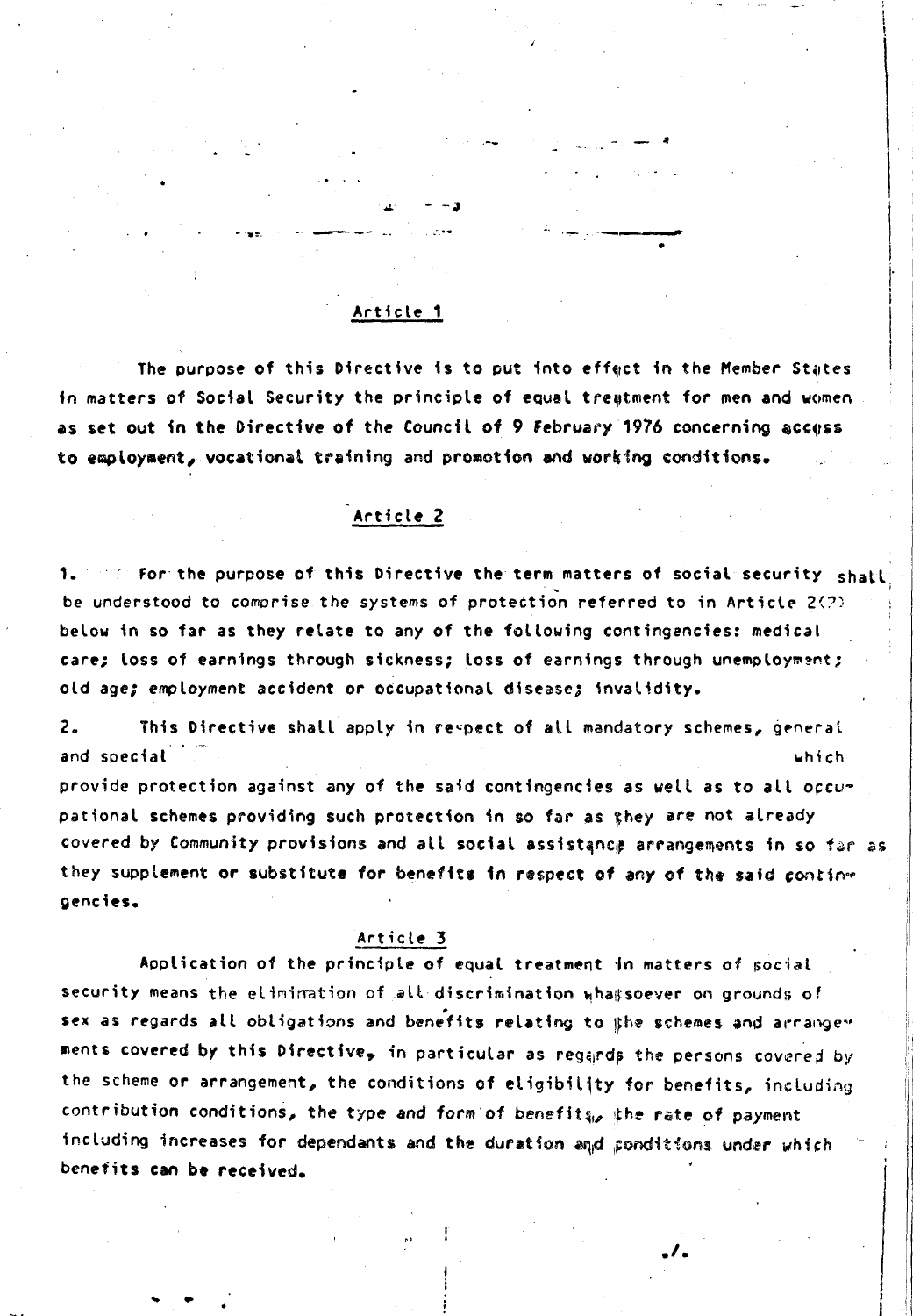#### Artici® <sup>A</sup>

- <sup>2</sup> -

With <sup>a</sup> view to ensuring the progressive implementation of the principle of equality of treatment, the Member States shall take the necessary measures to comply with this Directive:

I

" in a first stage as regards all mandatory social security schemes, general and special

and all social assistance arrangements which fall within the scope of this Directive, with the exception of increases for dependants;

- in <sup>a</sup> second stage as regards all the above schemes and arrangements in the matter of increases for dependants;
- $\cdot$  in a third stage as regards all occupational schemes in so far as they are not already covered by Community provisions.

#### Article <sup>5</sup>

At each stage in the implementation of the principle of equality of treatment the Member States shall ensure that :

- a) any laws, regulations and administrative provisions contrary to the principle of equal treatment in matters of social security shall be abolished;
- b) any provisions contrary to the principle of equal treatment which are included in collective agreements, individual contracts of employment, internal rules of undertakings or in rules governing the independent occupations and professions in so far as they are not already covered by Community provisions shell be considered as null and void, or shall be declared null and void or shall be amended.

 $\overline{\phantom{a}}$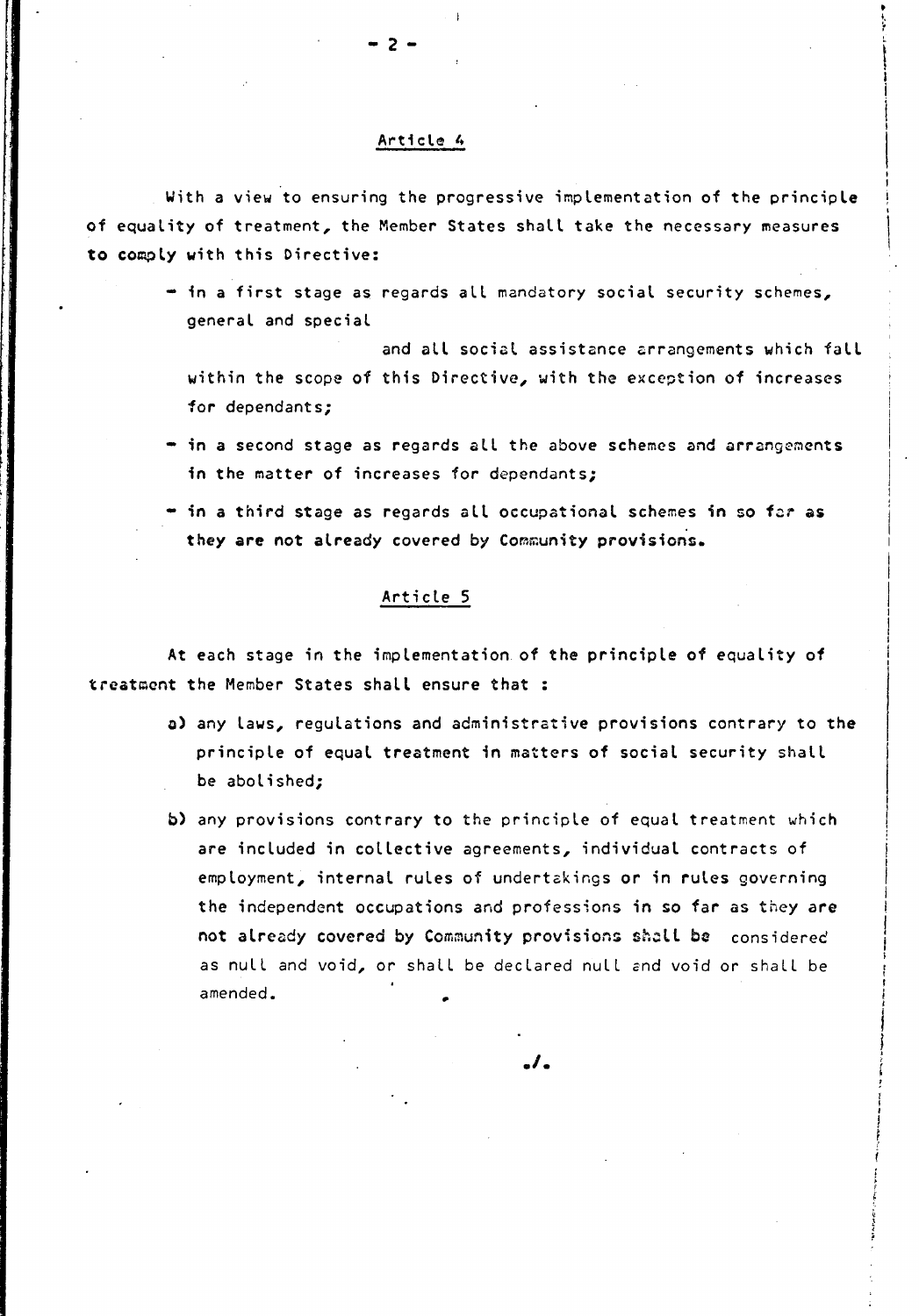#### Article <sup>6</sup>

 $-3 -$ 

1. The present Directive shall be without prejudice to the rights of Member States to exclude from its field of application

- a) the determination of pensionable age for old age and retirement pensions ;
- b) the determination of periods of employment for pension purposes ( in particular as regards the reckoning for pension purposes of periods spent outside employment by reason of pregnancy or childbirth) and the acquisition of benefit rights following interruption of employment ;
- c) the acquisition of rights to benefit by virtue of the insurance status or contribution record of <sup>a</sup> spouse.

2. Member States shall undertake a regular review of their arrangements with regard to the matters excluded from the application of this Directive under the provisions of the foregoing paragraph. Where similar provisions are included in collective agreements the Member States shall request labour and management to undertake the desired revision.

 $\frac{\text{Article 7}}{\frac{1}{2}}$ 

1. . **Member States shall put into force the laws, regulations and admi**nistrative provisions necessary to comply with this Directive

- within <sup>2</sup> years of its notification as regards the first stage of its implementation as set out in Article <sup>4</sup> above;
- within <sup>3</sup> years of its notification as regards the second stage as set out in the said Article;
- within <sup>4</sup> years of its notification as regards the third stage as set out in the said Article.

./.

2. Member States shall communicate to the Commission the text of laws, regulations and administrative provisions which they adopt in the field covered by this Directive, including measures adopted in fulfilment of the provisions of Article 6, paragraph 2. They will also inform the Commission of the justification for any provisions they maintain by virtue of Article 6, paragraph <sup>1</sup> and the possibilities for revision at <sup>a</sup> later date.